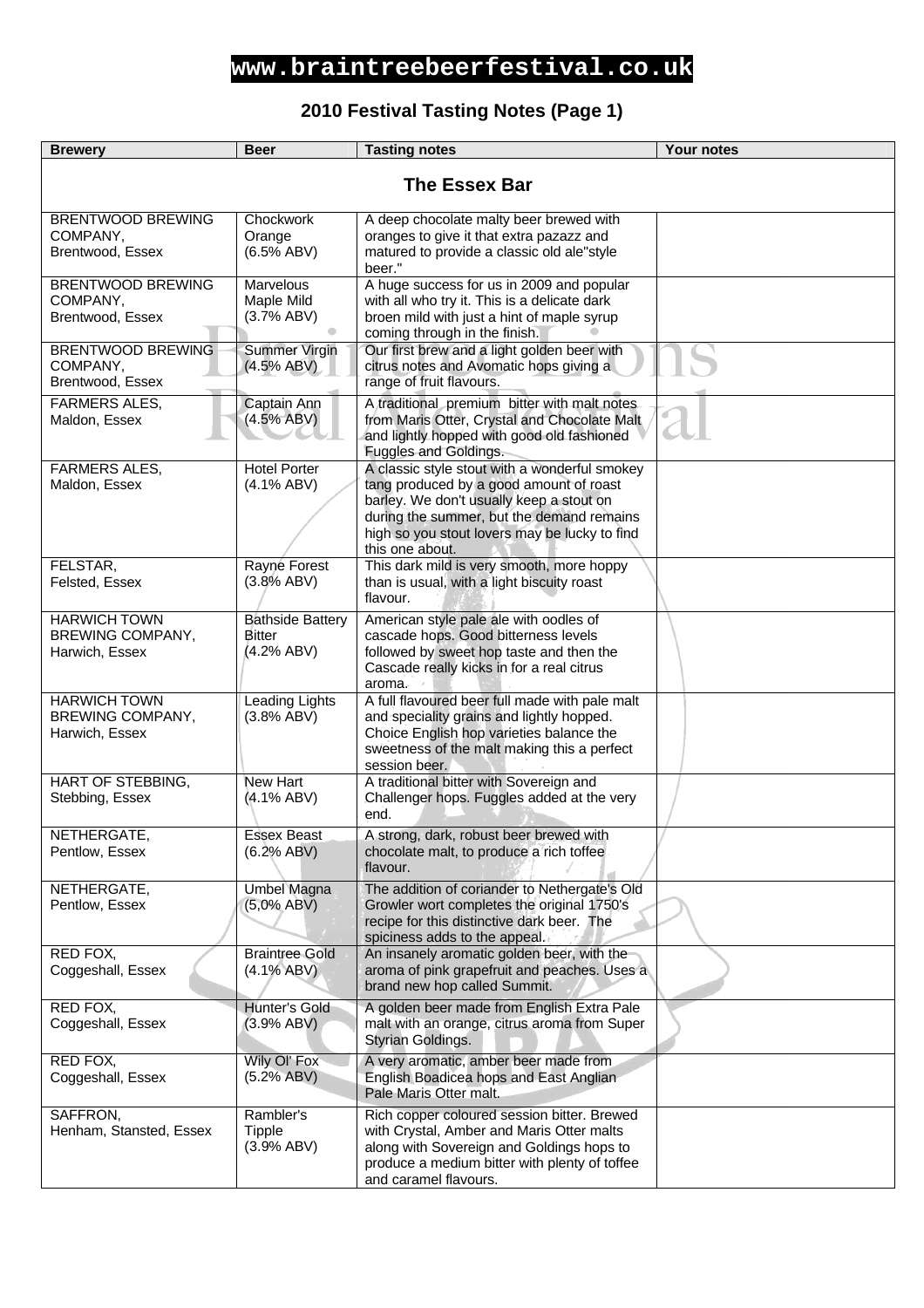### **2010 Festival Tasting Notes (Page 2)**

| <b>Brewery</b>                                | <b>Beer</b>                 | <b>Tasting notes</b>                                                                    | Your notes |
|-----------------------------------------------|-----------------------------|-----------------------------------------------------------------------------------------|------------|
| SAFFRON,                                      | <b>Saffron Blonde</b>       | Light golden ale brewed with Maris Otter                                                |            |
| Henham, Stansted, Essex                       | (4.3% ABV)                  | barley and wheat, plus Fuggles and Goldings                                             |            |
|                                               |                             | hops. The delicate balance of citrus and                                                |            |
|                                               |                             | smooth malty flavours with a crisp finish                                               |            |
|                                               |                             | makes this a refreshing ale for all occasions                                           |            |
| SHALFORD,                                     | Longfield Lager             | This traditionally brewed lager has been                                                |            |
| Shalford, Essex                               | (5.5% ABV)                  | slowly fermented, followed by a long cold<br>conditioning process of three months. This |            |
|                                               |                             | produces a more stable refreshing beer full of                                          |            |
|                                               |                             | natural aroma and smoother flavour.                                                     |            |
| SHALFORD,                                     | Shalford 1319               | Roast malt and delicate chocolate sweetness                                             |            |
| Shalford, Essex                               | Mild o                      | with a slight bitter finish.                                                            |            |
|                                               | (3.7% ABV)                  |                                                                                         |            |
|                                               |                             |                                                                                         |            |
| SHALFORD,                                     | Stoneley<br>(4.2% ABV)      | A medium brown bitter, well balanced flavour                                            |            |
| Shalford, Essex                               |                             | of malt and hops. Made with the best Maris<br>otter malted Barley.                      |            |
|                                               |                             |                                                                                         |            |
| STICKLEGS,                                    | Old Forge Bitter            |                                                                                         |            |
| Gt. Bromley                                   | (3.8% ABV)                  |                                                                                         |            |
|                                               |                             |                                                                                         |            |
| WIBBLERS,                                     | Hunter's Storm              |                                                                                         |            |
| Mayland, Essex                                | (3.4% ABV)                  |                                                                                         |            |
|                                               |                             |                                                                                         |            |
| <b>WIBBLERS,</b>                              | <b>Mayflower</b>            | A refreshing golden ale with an aroma akin to                                           |            |
| Mayland, Essex                                | (4.3% ABV)                  | freshly cut hedgerows. Brewed using Boadica                                             |            |
|                                               |                             | hops with the addition of local wild flowers                                            |            |
|                                               |                             | (Mayflower and elderflower.)                                                            |            |
|                                               |                             |                                                                                         |            |
|                                               |                             | <b>The Welsh Bar</b>                                                                    |            |
|                                               |                             |                                                                                         |            |
| <b>BRAGDY MWS</b>                             | Cwrw Eryri                  | A delightfully refreshing pale ale brewed with                                          |            |
| PIWS/PURPLE MOOSE,                            | (Snowdonia Ale)             | Pale and Crystal malt with a delicate                                                   |            |
| Porthmadog, North Wales                       | (3.6% ABV)                  | combination of Pioneer, Styrian Goldings and<br>Lubelski hops.                          |            |
| <b>BRAGDY MWS</b>                             | <b>Cwrw Madog</b>           | A crisp, malty, reddish coloured session bitter                                         |            |
| PIWS/PURPLE MOOSE,                            | (Madog's Ale)               | with a dry bitter finish.                                                               |            |
| Porthmadog, North Wales                       | (3.7% ABV)                  |                                                                                         |            |
|                                               |                             |                                                                                         |            |
| <b>BRAGDY MWS</b>                             | Ochr Tywll y                | A delicious dark ale with a deep malt flavour                                           |            |
| PIWS/PURPLE MOOSE,<br>Porthmadog, North Wales | Mws (Darkside               | from roasted barley and a fruity bitterness                                             |            |
|                                               | of the Moose)<br>(4.6% ABV) | from Bramling Cross hops.                                                               |            |
|                                               |                             |                                                                                         |            |
| <b>BRECONSHIRE,</b>                           | Ramblers' Ruin              | Dark amber, malty and well hopped with a                                                |            |
| Brecon, Powys                                 | $(5.0\% ABV)$               | beautifully balanced aftertaste; a champion                                             |            |
|                                               |                             | Old Ale. High percentages of Crystal and                                                |            |
|                                               |                             | Black Malt create the malt/biscuit undertones;                                          |            |
|                                               |                             | bitterness and aroma are provided by                                                    |            |
| <b>BRECONSHIRE,</b>                           | Red Dragon                  | Goldings and First Gold amongst others.<br>An unusually red coloured beer, blending the |            |
| Brecon, Powys                                 | (4.7% ABV)                  | red ale traditions of the North East and                                                |            |
|                                               |                             | Ireland with a hint of Welsh flair. Vast                                                |            |
|                                               |                             | quantities of Crystal malt are blended into a                                           |            |
|                                               |                             | complex grist; and a selection of hops,                                                 |            |
|                                               |                             | including Pioneer, provide the bite to com                                              |            |
| BRECONSHIRE,                                  | Welsh Pale Ale              | Brewed in response to requests for a pale,                                              |            |
| Brecon, Powys                                 | (3.7% ABV)                  | easy to drink quaffing ale, Welsh Pale Ale is                                           |            |
|                                               |                             | based on an old welsh beer style, and is a                                              |            |
|                                               |                             | pale golden, mildly hopped session ale.                                                 |            |
| OTLEY,                                        | O <sub>1</sub>              | Our flagship brew. A pale straw colour ale                                              |            |
| Cilfynydd, Pontypridd                         | (4.0% ABV)                  | with heavy hop aromas, a thirst quenching                                               |            |
|                                               |                             | bitterness and a big nose aroma.                                                        |            |
| OTLEY,                                        | O <sub>3</sub> Boss         | Traditional chestnut ale with Northdown and                                             |            |
| Cilfynydd, Pontypridd                         | (4.4% ABV)                  | Challenger hops, quaffable enjoyment.                                                   |            |
| OTLEY,                                        | O5 Gold                     | Created by another of our brewers, Matthew,                                             |            |
| Cilfynydd, Pontypridd                         | (5.0% ABV)                  | as an attempt to create a mid strength red                                              |            |
|                                               |                             | chestnut beer with heavy aroma hop rates.                                               |            |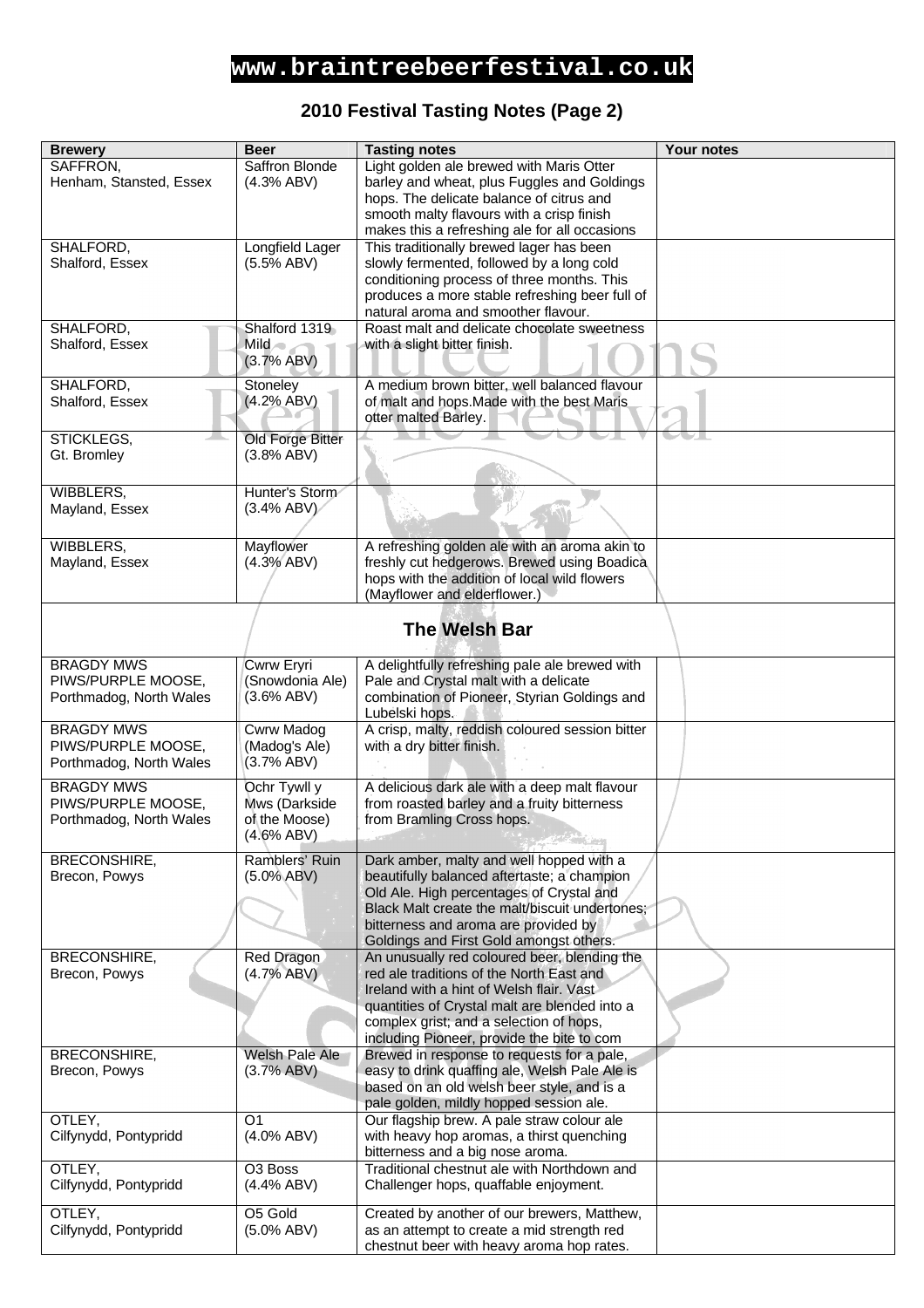### **2010 Festival Tasting Notes (Page 3)**

| <b>Brewery</b>             | <b>Beer</b>                         | <b>Tasting notes</b>                                                                     | Your notes |
|----------------------------|-------------------------------------|------------------------------------------------------------------------------------------|------------|
| RHYMNEY,                   | <b>Bitter</b>                       | A complicated beer using 4 types of                                                      |            |
| Merthyr Tydfil,            | (4.5% ABV)                          | Warminster Malt, complemented with the rich                                              |            |
| Glamorganshire             |                                     | flavour of Goldings hops and the slightly                                                |            |
|                            |                                     | citrus First Gold variety.                                                               |            |
| RHYMNEY,                   | Dark                                | A carefullly crafted beer, hopped with a true                                            |            |
| Merthyr Tydfil,            | $(4.0\%$ ABV)                       | stout uppermost in our brewers mind. Mellow                                              |            |
| Glamorganshire             |                                     | yet with a "Bite" that will only be fully                                                |            |
|                            |                                     | appreciated on your second bottle!                                                       |            |
| RHYMNEY,                   | Export                              | A heady flavour from a combination of mixed                                              |            |
| Merthyr Tydfil,            | $(5.0\%$ ABV)                       | malts, carefully and skillfully mixed by hand,                                           |            |
| Glamorganshire             |                                     | which we believe provides an ale of                                                      |            |
|                            |                                     | exceptional character. Full bodied yet                                                   |            |
| RHYMNEY,                   | <b>Hobby Horse</b>                  | rounded, series but eminently quaffable.<br>Originally brewed in 1879, Hobby Horse very  |            |
| Merthyr Tydfil,            | (3.8% ABV)                          | quickly became a throughbred. We hope this                                               |            |
| Glamorganshire             |                                     | hand crafted ale will awaken and re-kindle                                               |            |
|                            |                                     | your senses. Take time out for sumptuous                                                 |            |
|                            |                                     | injection and nostalgia.                                                                 |            |
| THE CELT EXPERIENCE,       | Celt Golden                         | A golden coloured organic ale, with a rich full-                                         |            |
| Caerphilly, Mid Glamorgan  | (4.2% ABV)                          | bodied texture accompanied by a unique                                                   |            |
|                            |                                     | blend of traditional and fruity hops. Drinkers                                           |            |
|                            |                                     | of this delicious ale will experience a mouth-                                           |            |
|                            |                                     | watering taste of citrus fruits with a slightly                                          |            |
|                            |                                     | spicy aroma.                                                                             |            |
| THE CELT EXPERIENCE,       | Native Storm                        | Characterised as a robust mid brown ale full                                             |            |
| Caerphilly, Mid Glamorgan  | (4.4% ABV)                          | of spicy and biscuit flavours, 'Native Storm'                                            |            |
|                            |                                     | has a refreshing mouthfeel complemented by                                               |            |
|                            |                                     | a powerful presense of fresh hoppy aromas.                                               |            |
|                            |                                     | The complex range of ingredients coupled                                                 |            |
|                            |                                     | with a long dry hop finish result in                                                     |            |
|                            |                                     |                                                                                          |            |
|                            |                                     | The 'Other' Bar                                                                          |            |
|                            |                                     |                                                                                          |            |
| <b>BRODIES,</b>            | <b>English Best</b>                 | Pale Maris Otter and Crystal malt in the mash                                            |            |
| Leyton, East London        | (3.9% ABV)                          | tun. Fuggles in the copper and Fuggles in the                                            |            |
|                            |                                     | cask. The quintessential English ale.                                                    |            |
| BRODIES,                   | Wimbledon                           | A speciality brew with a hint of Strawberries                                            |            |
| Leyton, East London        | (3.7% ABV)                          | and Cream                                                                                |            |
| BRODIES,                   | Superior London                     | A powerful black ale and the most London of                                              |            |
| Leyton, East London        | Porter                              | all beers. This one is made the way Porters                                              |            |
|                            | (7.1% ABV)                          | were made 100 years ago.                                                                 |            |
|                            |                                     |                                                                                          |            |
| BUNTINGFORD,               | Western                             | A golden-brown best bitter brewed with                                                   |            |
| Buntingford, Hertfordshire | Champion                            | lashings of both Caragold & Wheat malts                                                  |            |
|                            | (4.2% ABV)                          | topped off with Pilgrim, Pioneer & Chinook                                               |            |
|                            |                                     | hops.                                                                                    |            |
| <b>BUNTINGFORD,</b>        | Highwayman                          | Light brown session bitter in the style of a                                             |            |
| Buntingford, Hertfordshire | (3.6% ABV)                          | modern easy drinking IPA. An initial                                                     |            |
|                            |                                     | bitterness leads into a light hop flavour, with a                                        |            |
| <b>CITY OF CAMBRIDGE,</b>  |                                     | hint of malt throughout.                                                                 |            |
| Chittering, Cambridge      | <b>Atom Spilitter</b><br>(4.5% ABV) | Atom Splitter is a beer with plenty of<br>character, bursting with First Gold hoppiness. |            |
|                            |                                     | Atom Splitter has an ABV of 4.5%.                                                        |            |
| CITY OF CAMBRIDGE,         | Hobson's                            | A light golden bitter with a pronounced hop                                              |            |
| Chittering, Cambridge      | Choice                              | aroma, contributing to the refreshing bitter                                             |            |
|                            | $(4.1\%$ ABV)                       | aftertaste.                                                                              |            |
|                            |                                     |                                                                                          |            |
| MAULDONS,                  | <b>Black Adder</b>                  | A dark stout. Roast malt is strong in the                                                |            |
| Sudbury, Suffolk           | (5.3% ABV)                          | aroma and taste, but malt, hop and bitterness                                            |            |
|                            |                                     | provide an excellent balance and a lingering                                             |            |
|                            |                                     | finish.                                                                                  |            |
| MAULDONS,                  | Suffolk Pride                       | A full bodied strong bitter, light in colour with                                        |            |
| Sudbury, Suffolk           | (4.8% ABV)                          | a powerful bouquet of hops and developed                                                 |            |
|                            |                                     | fruit with a deep dry finish.                                                            |            |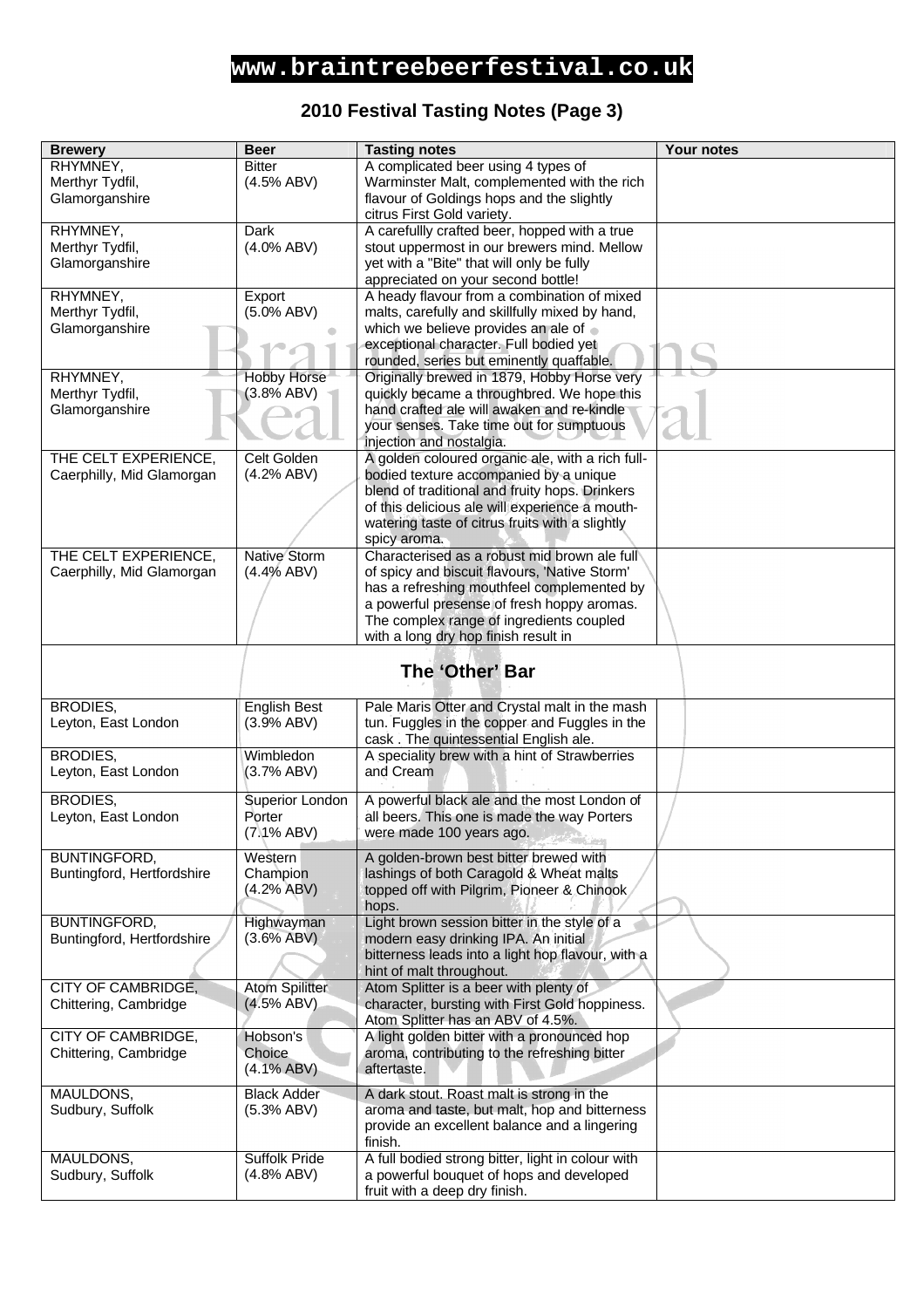## **2010 Festival Tasting Notes (Page 4)**

| <b>Brewery</b>                                           | <b>Beer</b>                                    | <b>Tasting notes</b>                                                                                                                                                                                                                                                              | Your notes |
|----------------------------------------------------------|------------------------------------------------|-----------------------------------------------------------------------------------------------------------------------------------------------------------------------------------------------------------------------------------------------------------------------------------|------------|
| MILL GREEN,<br>Edwardstone, Suffolk                      | Good Ship<br>Arabella<br>(5.4% ABV)            | A pale hoppy American style beer brewed<br>using American hop varieties and named<br>after the 'Good Ship Arbella' which was the<br>flag ship of a 18 vessel fleet that set sail from<br>Great Yarmouth carrying puritan John<br>Winthrop to Salem Massachusetts in the<br>1630's |            |
| MILL GREEN,<br>Edwardstone, Suffolk                      | Green Goose<br>$(4.0\%$ ABV)<br>۸              | A well balance, dark ruby 'Best Bitter' with a<br>mass of complex flavours and a malty finish.<br>The Green Goose was historically eaten at<br>Harvest Festival having grazed on grass all<br>summer.                                                                             |            |
| RED SQUIRREL,<br>Hertford, Hertfordshire                 | Dark Ruby Mild<br>(3.7% ABV)                   | A distinctive dark red mild containing 1/5 dark<br>crystal malt lightly flavoured with Goldings<br>hops to give a distinctive full bodied lightly<br>bittered mild.                                                                                                               |            |
| RED SQUIRREL,<br>Hertford, Hertfordshire                 | Springfield<br>American IPA<br>$(5.4\%$ ABV)   | A floral/pine/lemony zing genuine American<br>IPA. Made to American recipe. Contains five<br>specialist malts and two full bodied American<br>hops.                                                                                                                               |            |
|                                                          |                                                | The Cider & Perry Bar                                                                                                                                                                                                                                                             |            |
| <b>DELVIN END,</b><br>Delvin End, Sible<br>Hedingham     | Pheasant<br>Pluckers<br>(7.0% ABV)             | Medium dry, fruity and cloudy                                                                                                                                                                                                                                                     |            |
| <b>DELVIN END,</b><br>Delvin End, Sible<br>Hedingham     | Summer<br>Festival<br>(6.5% ABV)               | Medium dry, spiced and clear                                                                                                                                                                                                                                                      |            |
| <b>TOTHAM KNEECRACKER,</b><br>Great Totham, Essex        | Original<br>(6.0% ABV)                         | Medium Bittersweet. Blend of Brown's Apple -<br>Stoke Red Debinett & Mitchelin                                                                                                                                                                                                    |            |
| <b>TOTHAM KNEECRACKER,</b><br>Great Totham, Essex        | Stoke Red (SV)<br>(7.5% ABV)                   | Medium, easy drinking                                                                                                                                                                                                                                                             |            |
| MILLWHITES,<br>Boxmoor, Hertfordshire                    | Rum Cask<br>(7.5% ABV)                         | Medium sweet, sharp and cloudy                                                                                                                                                                                                                                                    |            |
| SHEPPY'S,<br>Taunton, Somerset                           | Cider<br>(6.0% ABV)                            | Sweet, smooth and clear                                                                                                                                                                                                                                                           |            |
| PICKLED PIG,<br>Stretham, Cambridgeshire                 | Porker's Snout<br>(6.5% ABV)                   | A medium cider naturally made without any<br>chemical additives using five varieties of<br>apple all grown within sight of Ely Cathedral.<br>A slow and cool fermentation retains the<br>natural flavours and aromas of the fruit giving<br>a rich appley cider. Soft tannins     |            |
| COUNTRYMAN,<br>Milton Abbot, Devon                       | <b>Cider</b><br>(6.5% ABV)                     | Sweet, full bodied and clear                                                                                                                                                                                                                                                      |            |
| PICKLED PIG,<br>Stretham, Cambridgeshire                 | <b>Jewels Perry</b><br>(6.8% ABV)              | Medium sweet, tangy and refreshing                                                                                                                                                                                                                                                |            |
| BROADOAK,<br>Clutton, Somerset                           | Perry<br>(7.5% ABV)                            | Sweet, liquid pear drops                                                                                                                                                                                                                                                          |            |
| GWATKINS,<br>Abbeydore, Herefordshire                    | <b>Oldfield Perry</b><br>(SV)<br>$(7.0\%$ ABV) | Sweet, Cask matured                                                                                                                                                                                                                                                               |            |
| MERRYLEGS,<br>Stockport, Cheshire                        | <b>Fred Perry</b><br>$(6.0\%$ ABV)             | Medium dry, tannic finish                                                                                                                                                                                                                                                         |            |
| <b>The Second Bar</b>                                    |                                                |                                                                                                                                                                                                                                                                                   |            |
| <b>BRENTWOOD BREWING</b><br>COMPANY,<br>Brentwood, Essex | Hope & Glory<br>(4.5% ABV)                     | Our darker and more full bodied bitter but<br>with the lightness of hops coming out in the<br>flavour and leving a pleasing end note.                                                                                                                                             |            |